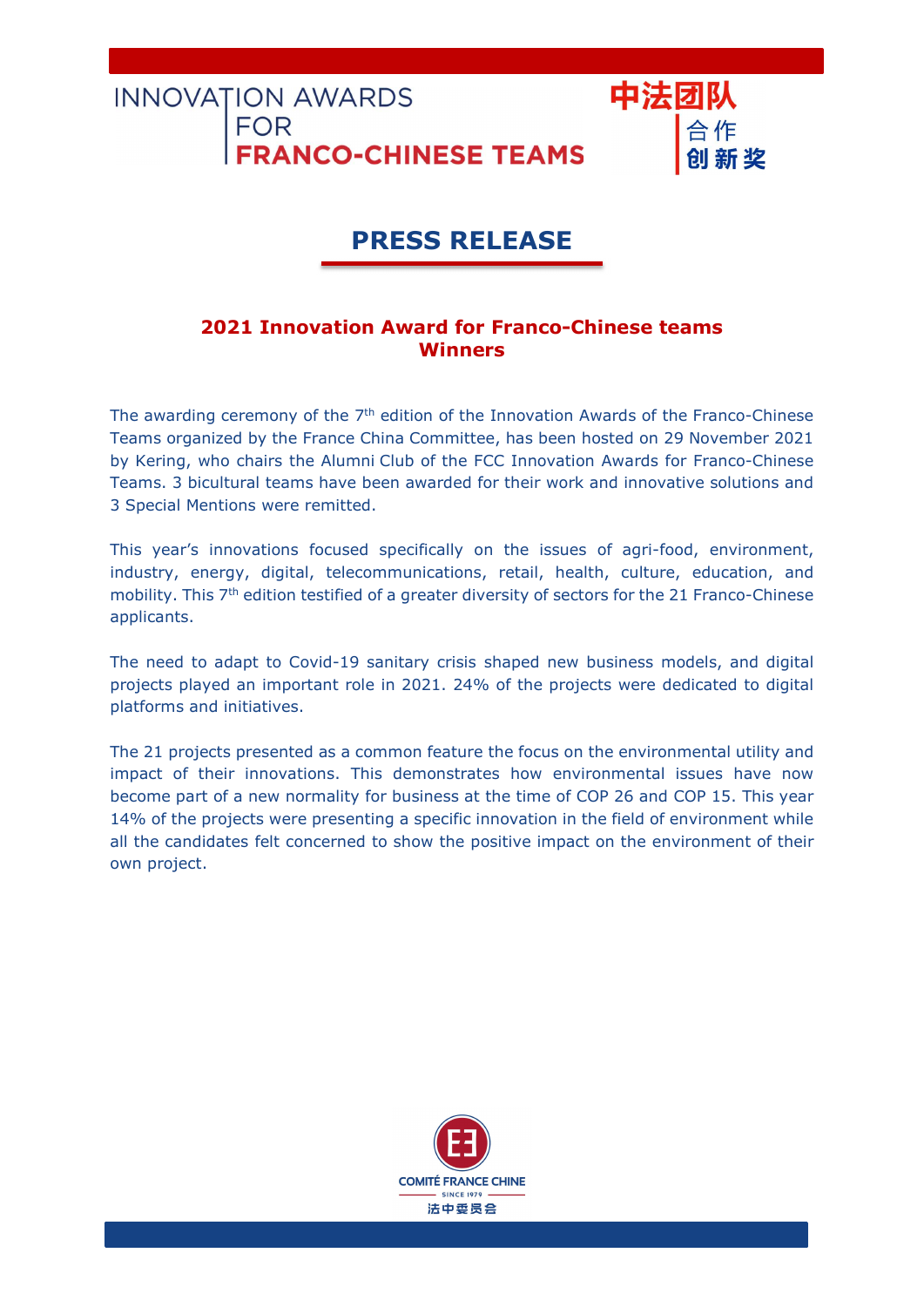# INNOVATION AWARDS FOR<br>FOR<br>**FRANCO-CHINESE TEAMS**

## 2021 PALMARES

中法团队

#### R&D WINNER

IoTFetMov Monitoring Fetal Movements (ENSAIT-CIC-SEI-SIoT): an intelligent wearable system to monitor fetal movement for safer pregnancy.

#### INNOVATIVE PRODUCT WINNER

STARC (Transports Safety Collision Alerts) (THALES): using a set of cloud & AI-based technology to increase safety and reduce risk of collision at level crossings.

#### INNOVATIVE INITIATIVE WINNER

Green solution of ultralow petrochemical wastewater discharge (SUEZ-SHENGHONG-LPEC Petrochemical cooperation team): a global wastewater treatment solution to oil refining complexes by treating wastes with wastes, realizing recycling, energy saving and emission reducing.

#### 3 SPECIAL MENTIONS

Special Mention "Agri-food"

Precise nutritional evaluation for Livestock (PNE) (ADISSEO): using a Near Infra-Red spectroscopy (NIR) to assess the characteristics of feed ingredients given to animals for better quality food.

Special Mention "Industry of the Future"

New generation high-speed intelligent Swiveller (FIVES): offering a more productive sorting solution at relatively low cost.

#### Special Mention "Cultural heritage"

Innovative Sino-French training format and methodology for the conservation of a Ming temple in Shaanxi province (INP-FSP-15 Chinese institutions): based on an original format and methodology combining French and Chinese different approaches and multiple actors, fostering Franco-Chinese cultural cooperation for the future.